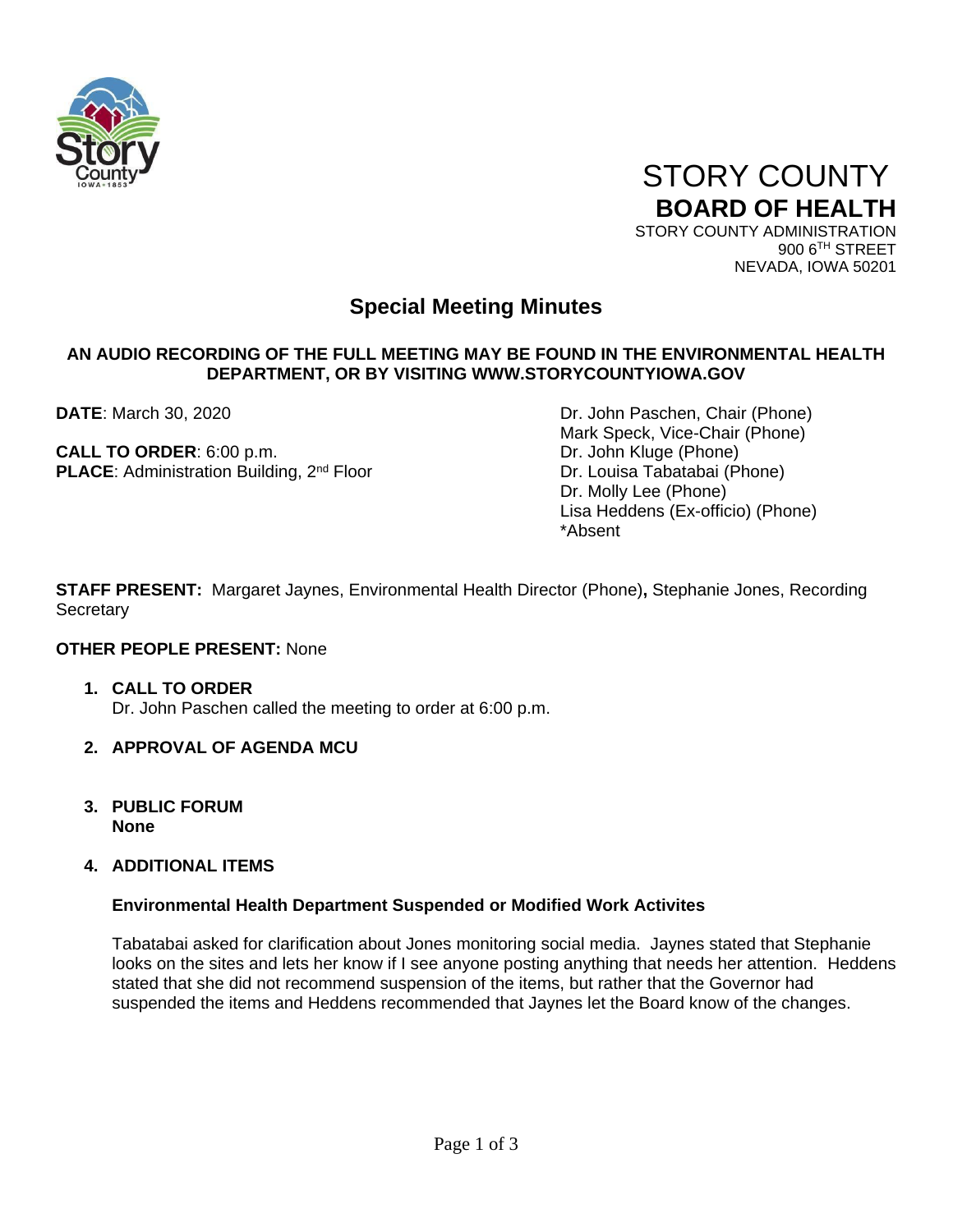

 STORY COUNTY **BOARD OF HEALTH** STORY COUNTY ADMINISTRATION 900 6TH STREET NEVADA, IOWA 50201

**Motion by Kluge, Second by Lee to adopt the Environmental Health Department Suspended or Modified Work Activities along with any subsequent changes that are approved by the Board of Supervisors.** 

|   | Ayes Nays |
|---|-----------|
| X |           |
| X |           |
| X |           |
| X |           |
| X |           |
|   |           |

## **Story County Telework Agreement**

Tabatabai asked for clarification on how time sheets will be filled out and Jaynes provided clarification that time sheets would be filled out by hand and a picture sent to her which would then send to Auditor. Once the pandemic is behind us, the originals will then be turned into Auditor.

**Motion by Kluge, Second by Speck to adopt the Story County Telework Agreement along with any subsequent changes that are approved by the Board of Supervisors.**

| Ayes Nays |  |
|-----------|--|
| x         |  |
| X         |  |
| X         |  |
| X         |  |
| X         |  |
|           |  |

**Vacation Leave Maximum Accrual Amounts**

**Motion by Tabatabai, Second by Kluge to approve the Vacation Leave Maximum Accrual Amounts along with any subsequent changes that are approved by the Board of Supervisors.**

| <b>VOTE:</b>     | Ayes Nays |  |
|------------------|-----------|--|
| <b>Speck</b>     | X         |  |
| <b>Tabatabai</b> | X         |  |
| Kluge            | X         |  |
| <b>Paschen</b>   | X         |  |
| Lee              | X         |  |

## **Determining if Meetings should be Special Meetings or Emergency Meetings**

Discussion took place about meetings and that if an agenda is posted 24 hours in advance that it would be a special meeting, rather than an emergency and will be easier as far as posting requirements. The